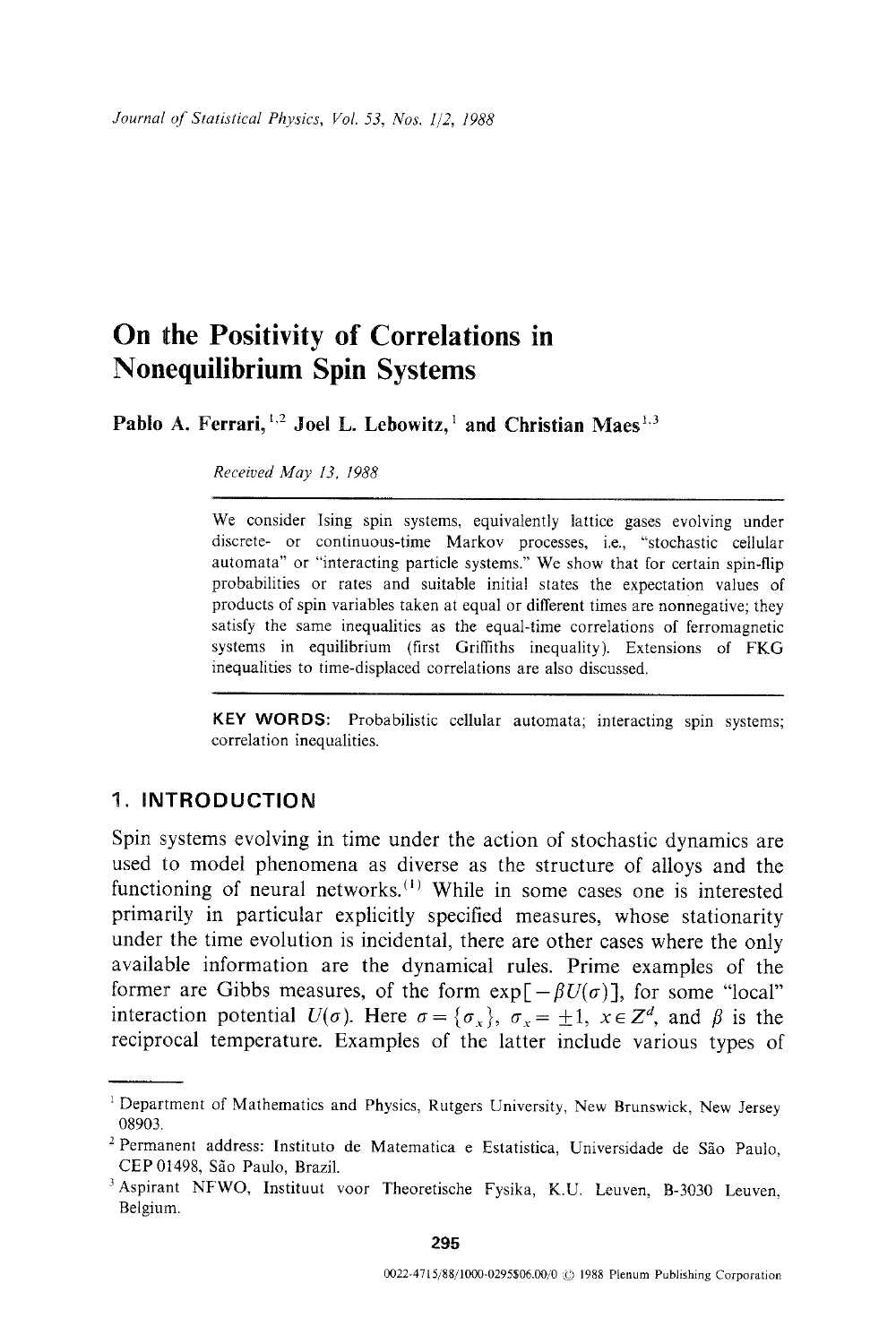stochastic cellular automata used as models for computations with errors. (2)

In this paper we investigate extensions of what  $\text{Gray}^{(3)}$  calls "statistical mechanical behavior" of Gibbs measures to more general processes. An example of such statistical mechanical behavior which we shall extend here to nonequilibrium systems is that of positivity of spin correlations in ferromagnetic systems. An equilibrium system is said to be *ferromagnetic*  whenever all the interactions  $J_R$  entering the potential are positive, i.e., if the finite-volume measures  $\mu_A$  are of the form

$$
\mu_A(\sigma) = \frac{1}{Z_A} \exp\left(\sum_{R \subset A} J_R \sigma_R\right), \qquad J_R \geq 0 \tag{1.1}
$$

Here  $\sigma_R = \prod_R \sigma_x$  for R a subset of a region A in the d-dimensional lattice  $Z<sup>d</sup>$ . For ferromagnetic systems the expectation values of the spin variables  $\sigma_A = \prod_{x \in A} \sigma_x$  with respect to the Gibbs measure (1.1) satisfy the (first) Griffiths inequality

$$
\langle \sigma_A \rangle_{\text{eq}} \geq 0 \tag{1.2}
$$

and the Griffiths, Kelly, Sherman (GKS) inequalities

$$
\langle \sigma_A \sigma_B \rangle_{\text{eq}} - \langle \sigma_A \rangle_{\text{eq}} \langle \sigma_B \rangle_{\text{eq}} = \frac{\partial}{\partial J_B} \langle \sigma_A \rangle_{\text{eq}} \ge 0 \tag{1.3}
$$

for all finite regions  $A$ ,  $B$  in  $A$ . The inequalities persist in the infinite-volume limit  $A \uparrow Z^d$ .

These correlation inequalities (whose proof is almost by inspection  $(4)$ ) form an important and elegant tool for the study of ferromagnetic spin systems. In particular, they can be used to prove important results about phase transitions in equilibrium systems.  $(4.5)$  To the best of our knowledge, there has been no discussion in the literature about extensions of the inequalities (1.2) and (1.3) to non-Gibbsian measures. This is somewhat surprising, given their usefulness for equilibrium systems and the fact that there is a natural extension for the somewhat related FKG (Fortuin, Kasteleyn, and Ginibre<sup> $(6)$ </sup>)-type inequalities to time evolutions with "attractive" dynamics. In fact, the validity of the FKG inequalities for Gibbs states with appropriate interactions (Section 5) follows directly from the time-dependent results by choosing suitable spin-flip rates, for which the Gibbs measure is stationary. It would certainly be nice to have similar results for the ferromagnetic inequalities (1.2) and (1.3).

In this paper we prove the Griffiths inequalities (1.2) for measures obtained from certain types of stochastic time evolutions of spin systems on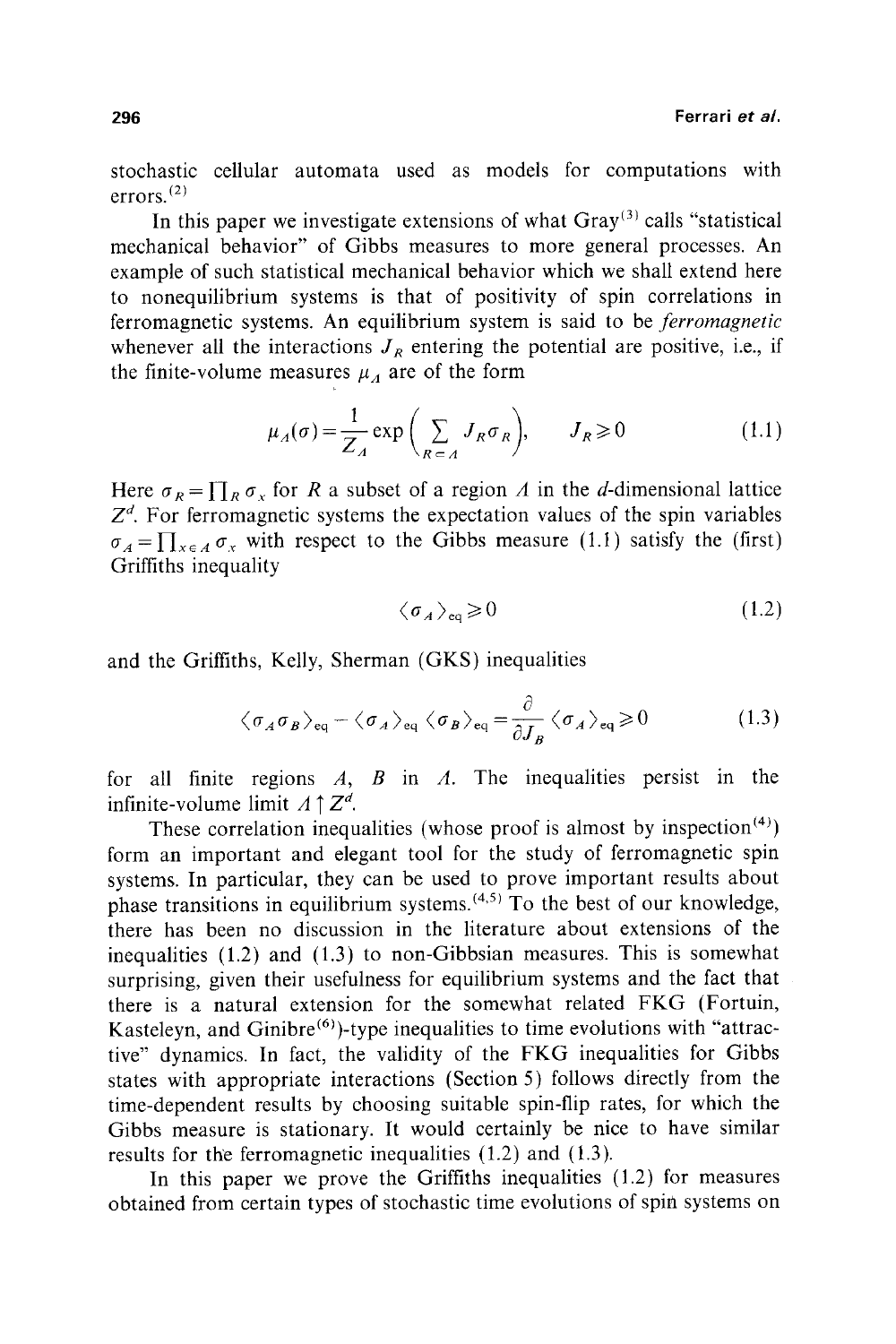a lattice.<sup>(7)</sup> Unfortunately, the class of processes for which our result holds turns out to be rather restrictive. In particular, they do not include (for  $d > 1$ ) any of the known spin-flip dynamics leading to ferromagnetic Gibbs states. We therefore do not even know whether the *time-displaced*  equilibrium correlations in a ferromagnetic system evolving according to these spin-flip dynamics are nonnegative, although we expect them to be so. In fact, the dynamics for which our results hold have a trivial "phase diagram": they are (exponentially) ergodic for the allowed region of parameters unless there is a trapping state. As a consequence, the domination arguments naturally associated with relations like (1.2) only go in one direction. They show uniqueness of the invariant state for certain time evolutions. In particular, they give upper bounds for the critical temperature of some equilibrium systems.

We also obtain, using the transcription from d-dimensional stochastic cellular automata to  $(d+1)$ -dimensional Gibbs states (see, for example, ref. 8) positive correlations (1.2) for systems whose interactions are not entirely ferromagnetic, i.e., some of the  $J_R$  are negative. Finally, we discuss some extensions of the FKG inequalities to unequal-time correlation functions, e.g.,  $\langle \sigma_v^0 \sigma_v^i \rangle \geq \langle \sigma_v^0 \rangle \langle \sigma_v^i \rangle$ , in suitable systems.

# **2. FORMULATION OF THE PROBLEM**

Consider a spin system on the lattice  $Z^d$  and let  $\sigma' = {\sigma'_{k}} \in$  ${-1, +1}^{\infty} = \Omega$  be a spin configuration at time t. The configuration  $\sigma$ evolves in time, discrete or continuous, according to certain stochastic dynamics, which are described below.

### **2.1. Discrete Time**

We define a Markov process on  $\Omega$ ,  $\{\sigma^k\}_{k\geq 0}$  such that, given the configuration  $\sigma^n$  at time *n*, the value of the spin at site x is +1 at time  $n+1$ with probability  $p_x(\sigma^n)$ , independent of other sites and the past history of the process. The probability  $p_x(\sigma)$  can be written conveniently as

$$
p_x(\sigma) = \frac{1}{2} \left[ 1 + h(x, \sigma) \right] \tag{2.1}
$$

with  $h(x, \sigma)$  a local function for each  $x \in \mathbb{Z}^d$  with absolute value  $|h(x, \sigma)| \leq 1$ . This is equivalent to saying that the spin at x changes sign in the *n*th updating  $(\sigma_x^{n+1} = -\sigma_x^n)$  with a *spin-flip probability* 

$$
c(x, \sigma) = \frac{1}{2} [1 - \sigma_x h(x, \sigma)] \tag{2.2}
$$

Note that the spin updating at each time step occurs independently at the different sites  $x \in \mathbb{Z}^d$ . This updating will be stochastic unless  $h(x, \sigma) = \pm 1$ ,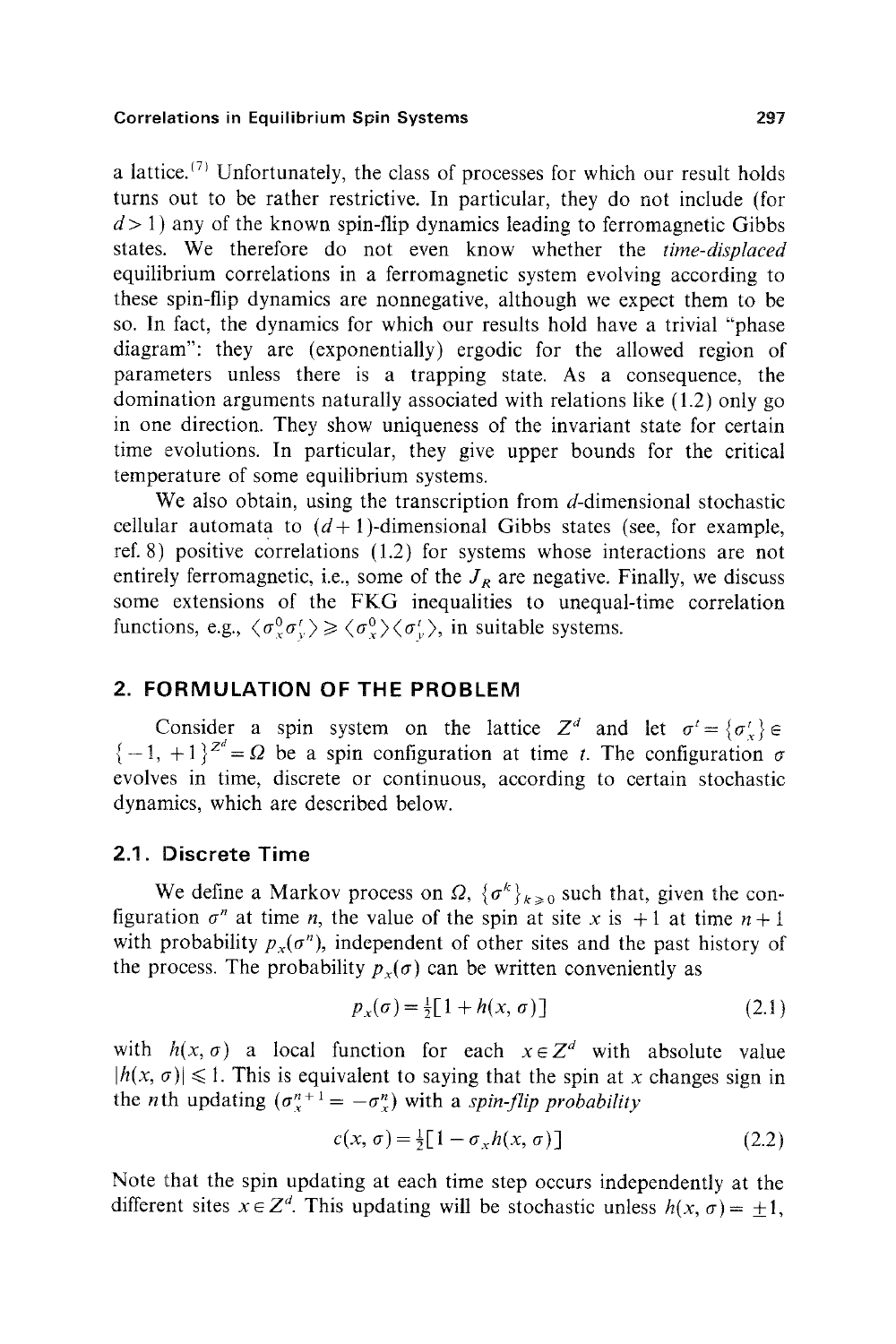i.e., we are describing the evolution of a stochastic (or probabilistic) cellular automaton on  $Z^d$ .

Starting from a measure  $\mu = \mu_0$  at time zero, the measure at time  $n + 1$ ,  $n = 0, 1, 2,...$ , is given recursively by the relation

$$
\int f(\sigma) \mu_{n+1}(d\sigma) = \int \mathrm{Tr} \left\{ f(\sigma) \prod_{x} \left[ 1 + \sigma_x h(x, \eta) \right] \right\} \mu_n(d\eta) \tag{2.3}
$$

for any local function f of the configuration.  $Tr[\cdot]$  denotes the (normalized) trace operation:

$$
Tr[\phi(\sigma)] = \prod_{x \in A} \left(\frac{1}{2} \sum_{\sigma_x = \pm 1}\right) \phi(\sigma)
$$

where A is the support of the function  $\phi$ . We also use the notation,  $\forall n \in N$ ,

$$
\langle f \rangle_{n,\mu} = \int f(\sigma) \,\mu_n(d\sigma) \tag{2.4}
$$

for the expectation value with respect to the measures defined in (2.3). If  $\mu = \delta_n$  where  $\eta \in \Omega$  is a configuration, we write (2.4) as  $\langle f \rangle_{n,n}$ . A measure v is said to be stationary (or invariant) if  $v_n = v_{n+1}$  in the sense of Eq. (2.3). The process is called *ergodic* if there is a measure v such that  $\mu_n \rightarrow W$  v as  $n \rightarrow \infty$  for all initial  $\mu$ . This measure v is necessarily invariant.

### **2.2. Continuous Time**

The dynamics is now specified by the *spin-flip rates*  $c(x, \sigma)$ ;  $c(x, \sigma)$  dt is the probability for the spin at site x to flip in the time interval  $(t, t + dt)$ given that the configuration at time t is  $\sigma^{(7)}$ . We can write  $c(x, \sigma)$  in the form

$$
c(x, \sigma) = \frac{1}{2}c(x)\left[1 - \sigma_x h(x, \sigma)\right]
$$
 (2.5)

where  $c(x) \ge 0$ , sup  $c(x) < \infty$ , and the functions  $h(x, \cdot)$  are as in (2.1). As for the discrete-time processes, we write  $\langle f \rangle_{t,u}$  for the expectation of a function f with respect to the measure  $\mu_t$ , at time t if the system is started initially with the measure  $\mu_0 = \mu^{(7)}$  The corresponding evolution equation is

$$
\frac{d}{dt}\langle f \rangle_{t,\mu} = \sum_{x} \langle c(x,\sigma)[f(\sigma^x) - f(\sigma)] \rangle_{t,\mu}
$$
\n(2.6)

where  $\sigma^x$  is the configuration obtained from  $\sigma$  by flipping the spin at x.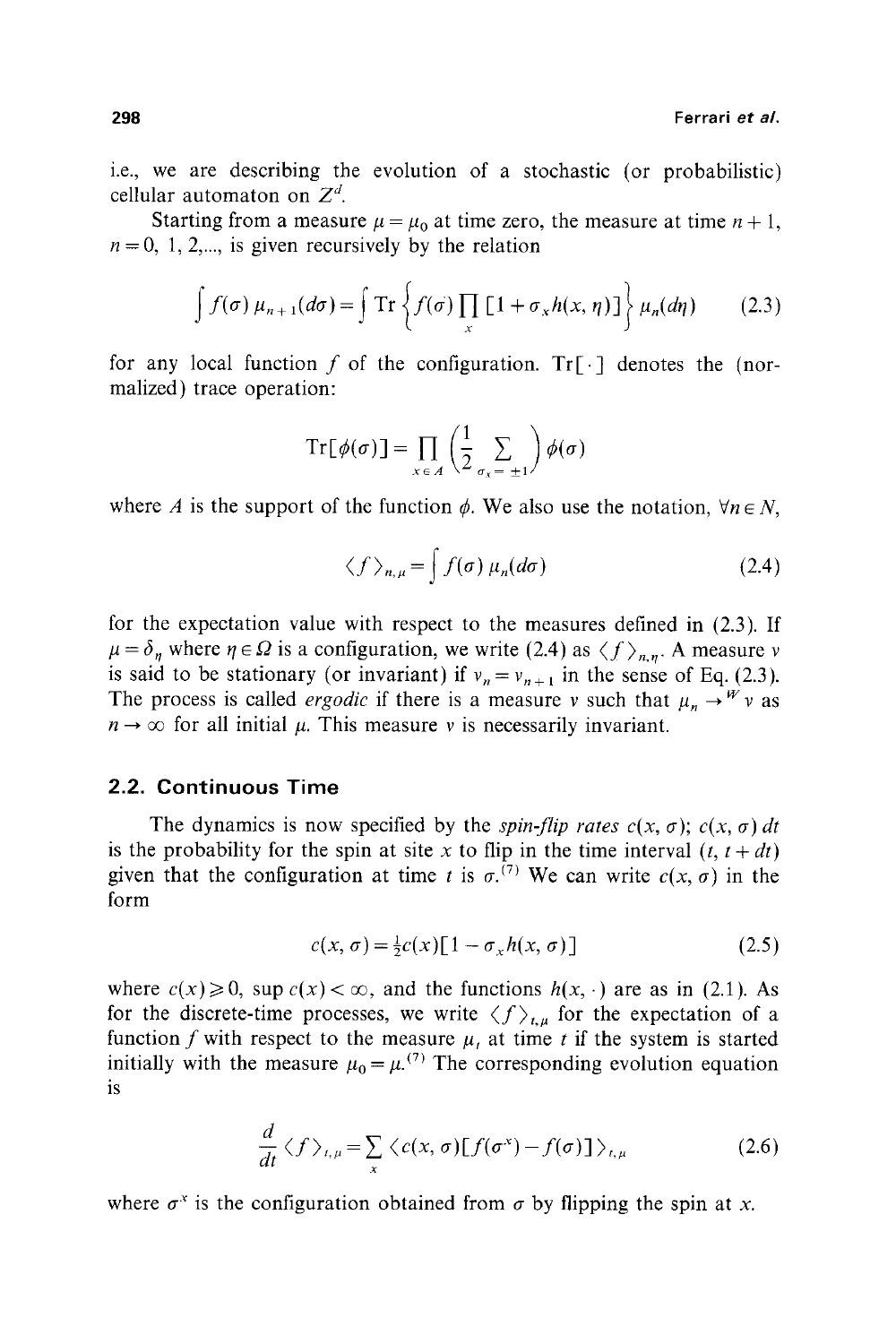### **3. POSITIVE-TYPE DYNAMICS**

The dynamics defined in  $(2.2)$  or  $(2.5)$  is determined by the functions  $h(x, \sigma)$ , which can be written in the form

$$
h(x,\,\sigma) = \sum_{A} p_A(x)\,\sigma_{A+x} \tag{3.1}
$$

where  $A + x$  is the set  $A \subset \mathbb{Z}^d$  translated by the vector x, and  $\sum_A$  runs over certain specified regions in the neighborhood of the origin (possibly containing it). If the coefficients  $p_A(x)$  are all positive, we say that the dynamics is of *positive type.* Translation-invariant rates correspond to  $p_A(x)$  independent of x.

**Proposition** 1. A dynamics of positive type conserves positive correlations. More explicitly, suppose that the initial measure  $\mu$  has all correlations positive, i.e., it satisfies the condition  $(1,2)$ . Then, for a dynamics of positive type,

(i) 
$$
\langle \sigma_{A_1}^{t_1} \cdots \sigma_{A_m}^{t_m} \rangle_{t,\mu} \ge 0
$$
  
(ii)  $\langle \sigma_{A_1}^{t_1} \cdots \sigma_{A_m}^{t_m} \rangle_{t,\mu}$ 

is a nondecreasing function of the parameters  $\{p_B(x)\}\$  defined in (3.1) and of the initial time correlations

for all 
$$
A_1, ..., A_m \subset \mathbb{Z}^d
$$
 and all times  $t_1, ..., t_m \ge 0$ 

We present a simple and direct proof for both discrete- and continuous-time processes. For simplicity we assume that the process is translation invariant.

This proposition can also be derived from the duality theorem of Holley and Stroock<sup>(9)</sup> or from Theorem III.4.13 in ref. 7.

### **3.1. Discrete Time**

It is easy to check that

$$
\langle \sigma_A \rangle_{n,\mu} = \sum_B M_{AB} \langle \sigma_B \rangle_{n-1,\mu} = \sum_B (M^n)_{AB} \int d\mu \, \sigma_B \tag{3.2}
$$

where  $M_{AB} = Tr[\prod_{x \in A} h(x, \sigma) \sigma_B]$  and  $M^n$  is the *n*th power of the matrix *M*. Since, for positive dynamics,  $M_{AB} \ge 0$  for all A and B and since  $M_{AB}$  is a nondecreasing function of the parameters, the conclusion follows. The same argument shows that  $\langle \prod_{m\geqslant 0} \sigma_{A_m}^m \rangle$  is a nonnegative, nondecreasing function of the  $\{p_c\}$ , i.e., spins at different times are also positively correlated and the correlations are monotone in the coupling coefficients.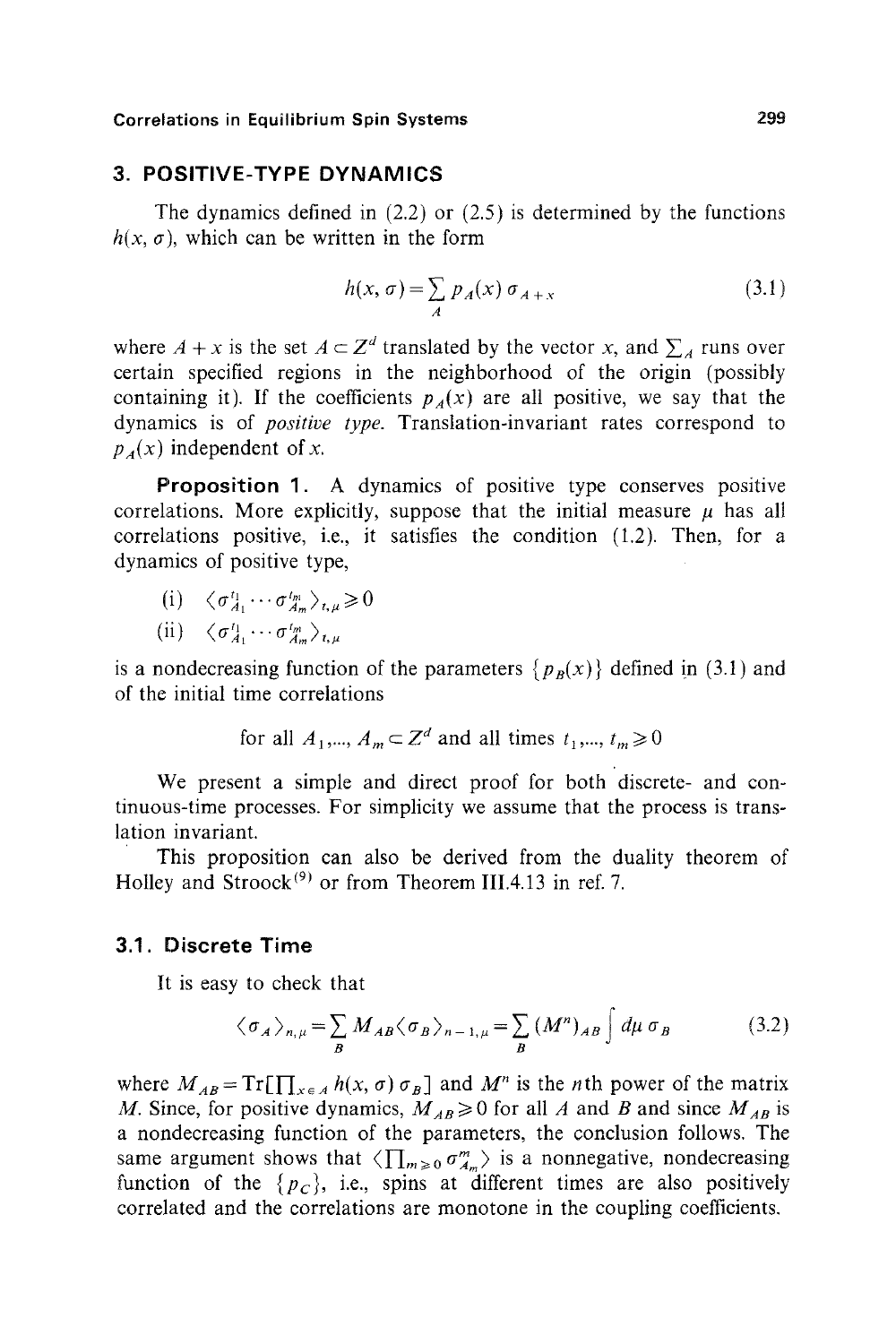### **3.2. Continuous Time**

Let us set the time scale such that  $c(x) = c = 1$  in (2.5). From (2.6) we have that

$$
\frac{d}{dt}\langle \sigma_A \rangle_{t,\mu} = -|A| \langle \sigma_A \rangle_{t,\mu} + \sum_{x \in A} \langle h(x,\sigma) \sigma_x \sigma_A \rangle_{t,\mu}
$$

and after substituting  $h(x, \sigma)$  by (3.1), we get

$$
\frac{d}{dt}\langle \sigma_A \rangle_{t,\mu} = -|A| \langle \sigma_A \rangle_{t,\mu} + \sum_{x \in A} \sum_{B} p_B \langle \sigma_{B+x} \sigma_x \sigma_A \rangle_{t,\mu}
$$
(3.3)

Hence,

$$
\langle \sigma_A \rangle_{t,\mu} = \int \mu(d\sigma) \, \sigma_A e^{-|A|t} + \sum_{x \in A} \sum_{B} p_B \int_0^t \langle \sigma_{B+x} \sigma_x \sigma_A \rangle_{s,\mu} e^{|A|(s-t)} ds
$$

This implies that once the correlations are positive and monotone in the  $\{p_{\chi}\}\$ , they remain so at all later times. A more explicit solution to (3.3) can be obtained using duality and can be found in refs. 7 and 9. The above argument can be repeated for the case of unequal-time correlations.

# **4. APPLICATIONS, GENERALIZATIONS, AND CAUTIONARY EXAMPLES**

### **4.1. Applications**

1. Notice that the inequality  $\sum_{A} |p_{A}(x)| = \sum_{A} p_{A}(x) \le 1$  must hold for a dynamics of positive type [otherwise  $c(x, \sigma)$  could be negative]. This implies that these processes have a unique invariant state whenever there is no trapping state, i.e., when the inequality is strict. This is a direct consequence of the following result:

**Proposition 2** (ref. 9; Theorem III.5.1 in ref. 7). With the definitions  $(3.1)$  and  $(2.5)$ , suppose

$$
\inf_{x} c(x) \left[ 1 - \sum_{A} |p_A(x)| \right] = \delta > 0
$$

Then the process as defined in (2.6) is exponentially ergodic, i.e., for any probability measure  $\mu$  on  $\Omega$ ,

$$
\left| \langle \sigma_A \rangle_{t,\mu} - \int dv \, \sigma_A \right| \leq 2e^{-\delta t}
$$

where  $\nu$  is the unique invariant measure.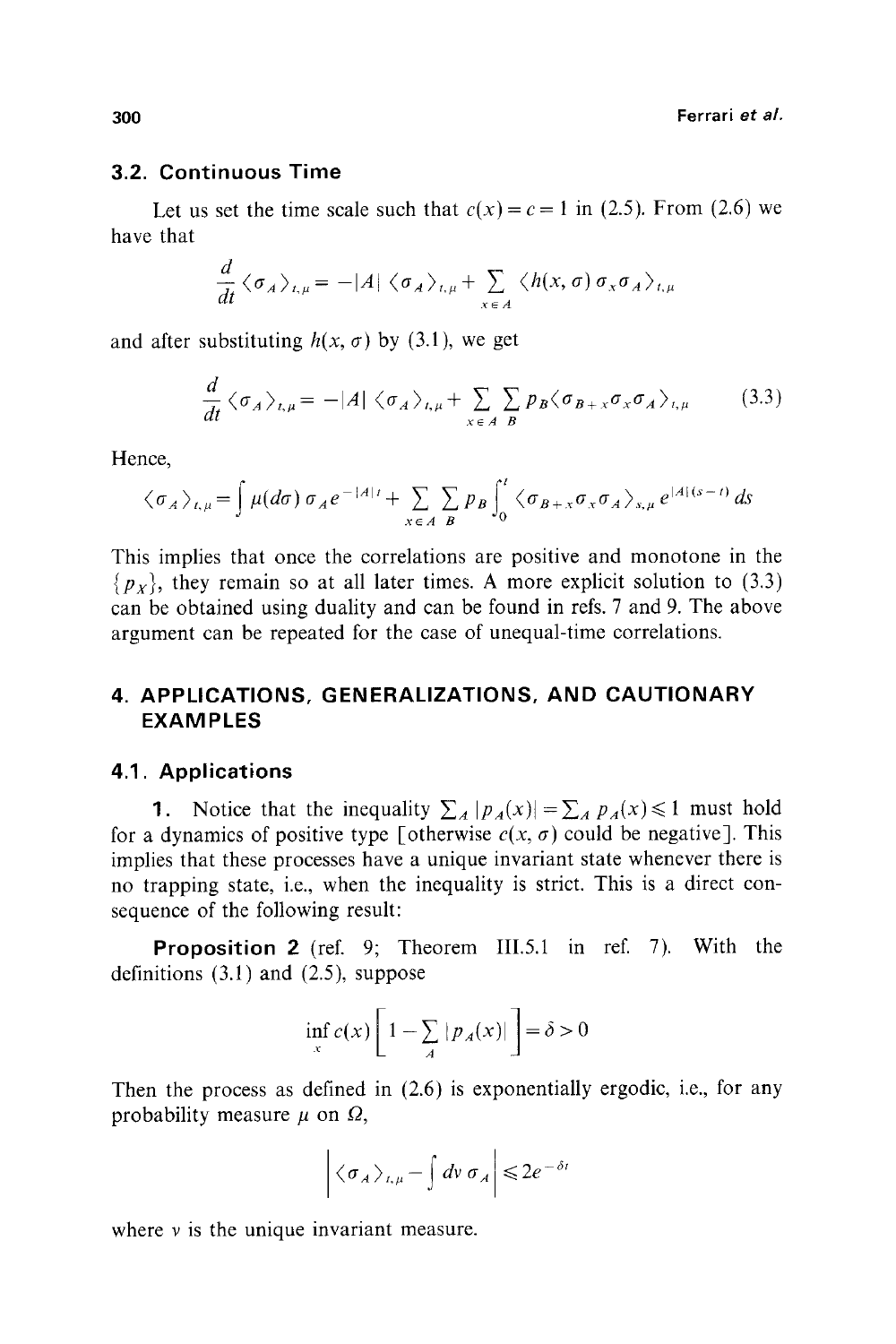The proof of Proposition 2 can be found in refs. 7 and 9. The proposition can be used to give upper bounds on the critical temperature of some equilibrium systems. The bound one obtains depends on the specific choice of spin-flip rate (and many different dynamics give rise to the same invariant measures). We illustrate this now by giving three examples of dynamics which have the Gibbs states of the two-dimensional nearest neighbor ferromagnetic Ising model at inverse temperature  $\beta$  as their invariant measures. The critical temperature is exactly known:  $\beta_c = 0.44...$ .

a. The standard Glauber rates $(12)$ :

$$
c(0, \sigma) = \frac{1}{4}(1 - \sigma_0)[1 + \frac{1}{2}\gamma(\sigma_1 + \sigma_3)][1 + \frac{1}{2}\gamma(\sigma_2 + \sigma_4)]
$$
  
+ 
$$
\frac{1}{4}(1 + \sigma_0)[1 - \frac{1}{2}\gamma(\sigma_1 + \sigma_3)][1 - \frac{1}{2}\gamma(\sigma_2 + \sigma_4)]
$$
  
= 
$$
\frac{1}{2}[1 + \frac{1}{4}\gamma^2(\sigma_1 + \sigma_3)(\sigma_2 + \sigma_4)
$$
  
- 
$$
\frac{1}{2}\gamma\sigma_0(\sigma_1 + \sigma_2 + \sigma_3 + \sigma_4)], \qquad \gamma = \tanh 2\beta
$$

where  $\sigma_1$ ,  $\sigma_3$  ( $\sigma_2$ ,  $\sigma_4$ ) are the left and right (upper and lower) nearest neighbor spins of the spin  $\sigma_0$ . The bound on the critical temperature obtained via Proposition 2 by requiring  $y^2 + 2y < 1$  for ergodicity of the dynamics is  $\gamma_c \ge \sqrt{2}-1$ , or  $\beta_c \ge 0.19$ .

b. Analogously (and using the same notation as above), we can obtain the same bound  $\beta_c \ge 0.19$  for the rates considered by Künsch<sup>(13)</sup>:

$$
c(0, \sigma) = \exp[-2\beta\sigma_0(\sigma_3 + \sigma_2)] = \cosh^2 2\beta[1 - \gamma\sigma_0(\sigma_3 + \sigma_2) + \gamma^2\sigma_2\sigma_3]
$$

c. On the other hand, the stochastic Ising model corresponding to the spin-flip rates

$$
c(0, \sigma) = \{1 + \exp[2\beta\sigma_0(\sigma_1 + \sigma_2 + \sigma_3 + \sigma_4)]\}^{-1}
$$
  
=  $\frac{1}{2}[1 - \frac{1}{8}(\tanh 4\beta + 2 \tanh 2\beta) \sigma_0(\sigma_1 + \sigma_2 + \sigma_3 + \sigma_4)$   
 $-\frac{1}{8}(\tanh 4\beta - 2 \tanh 2\beta) \sigma_0(\sigma_1 \sigma_2 \sigma_3 + \sigma_1 \sigma_2 \sigma_4 + \sigma_1 \sigma_3 \sigma_4 + \sigma_2 \sigma_3 \sigma_4)]$ 

gives a better bound on the critical temperature: tanh  $2\beta_c \geq 0.5$  or  $\beta_c \geq 0.27$ .

2. It is possible to make a connection between a discrete-time process and an equilibrium system in one dimension higher by writing the transition function as an exponential of a local interaction.<sup>(8)</sup> For example, a one-dimensional voter model with independent spin flips has  $h(x, \sigma) =$  $\frac{1}{2}\alpha(\sigma_{x-1}+\sigma_{x+1}), 0 \le \alpha \le 1$ . We rewrite from (2.1)

$$
\begin{aligned} \text{Prob}(\sigma_x^{n+1} | \sigma^n) &= \frac{1}{2} \bigg[ 1 + \frac{\alpha}{2} \left( \sigma_{x-1}^n + \sigma_{x+1}^n \right) \sigma_x^{n+1} \bigg] \\ &= \frac{1}{N} \exp[ \beta \sigma_x^{n+1} (\sigma_{x-1}^n + \sigma_{x+1}^n) - \beta J \sigma_{x-1}^n \sigma_{x+1}^n] \end{aligned}
$$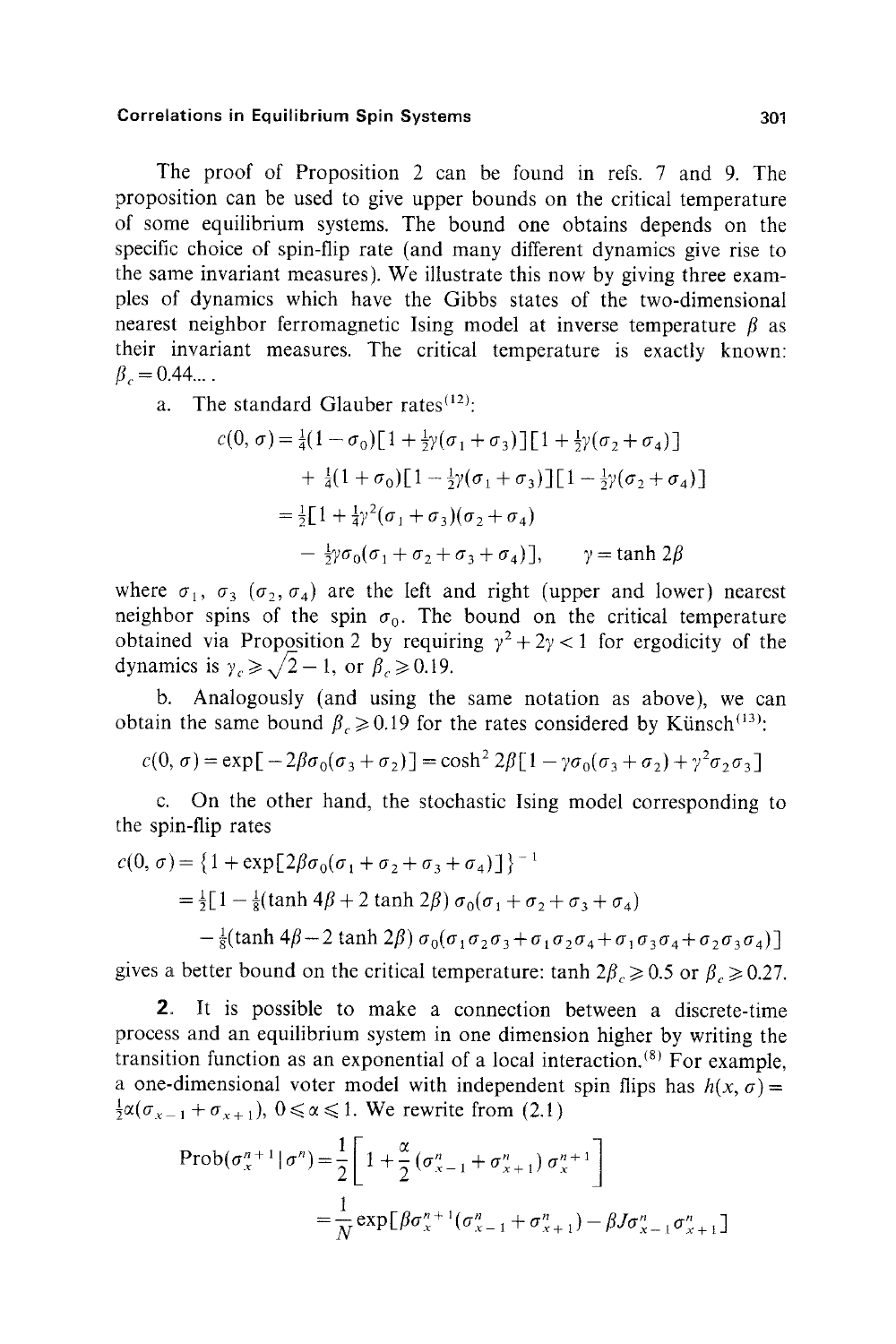with

$$
\beta = \frac{1}{4} \log \frac{1 + \alpha}{1 - \alpha} \ge 0
$$

$$
\beta J = -\frac{1}{4} \log(1 - \alpha^2) \ge 0
$$

and

$$
N = 2/(1 - \alpha^2)^{1/4}
$$

In this way the probability of a space-time configuration of the dynamics is given by the Gibbs measure [as in  $(1.1)$ ] with Hamiltonian

$$
-\beta H(\sigma) = \sum_{x,n} \left[ \beta \sigma_x^{n+1} (\sigma_{x-1}^n + \sigma_{x+1}^n) - \beta J \sigma_{x-1}^n \sigma_{x+1}^n \right]
$$

Despite the fact that this two-dimensional spin system is not ferromagnetic  $(J \ge 0)$ , the correlations are still positive by Proposition 1 (see ref. 10 for a similar observation).

### **4.2. Generalizations**

It is clear that these arguments can be generalized to the non-translation-invariant case. We also note that:

1. The coefficients  $\{p_A(x)\}\$  may depend on time as well. In particular, the  $h(x, \sigma)$  can be periodic or random variables. This enables us to consider a joint process ( $\sigma'$ ,  $\xi'$ ), where  $\xi'$  is some independently specified random process, which for fixed  $\xi'$  trajectories gives rise to a positive-type process for  $\sigma^t$ .

2. The assertions of Propositions 1 and 2 remain valid if an exchange process (or a Kawasaki dynamics at infinite temperature in the physics language<sup> $(11)$ </sup>) is added to the dynamics. The generator of such a process is given by

$$
Lf(\sigma) = \frac{1}{2} \sum_{\langle xy \rangle} [f(\sigma^{x,y}) - f(\sigma)] \tag{4.1}
$$

where

$$
(\sigma^{x, y})_z = \sigma_z \quad \text{if} \quad x \neq z \neq y
$$

$$
= \sigma_y \quad \text{if} \quad z = x
$$

$$
= \sigma_x \quad \text{if} \quad z = y
$$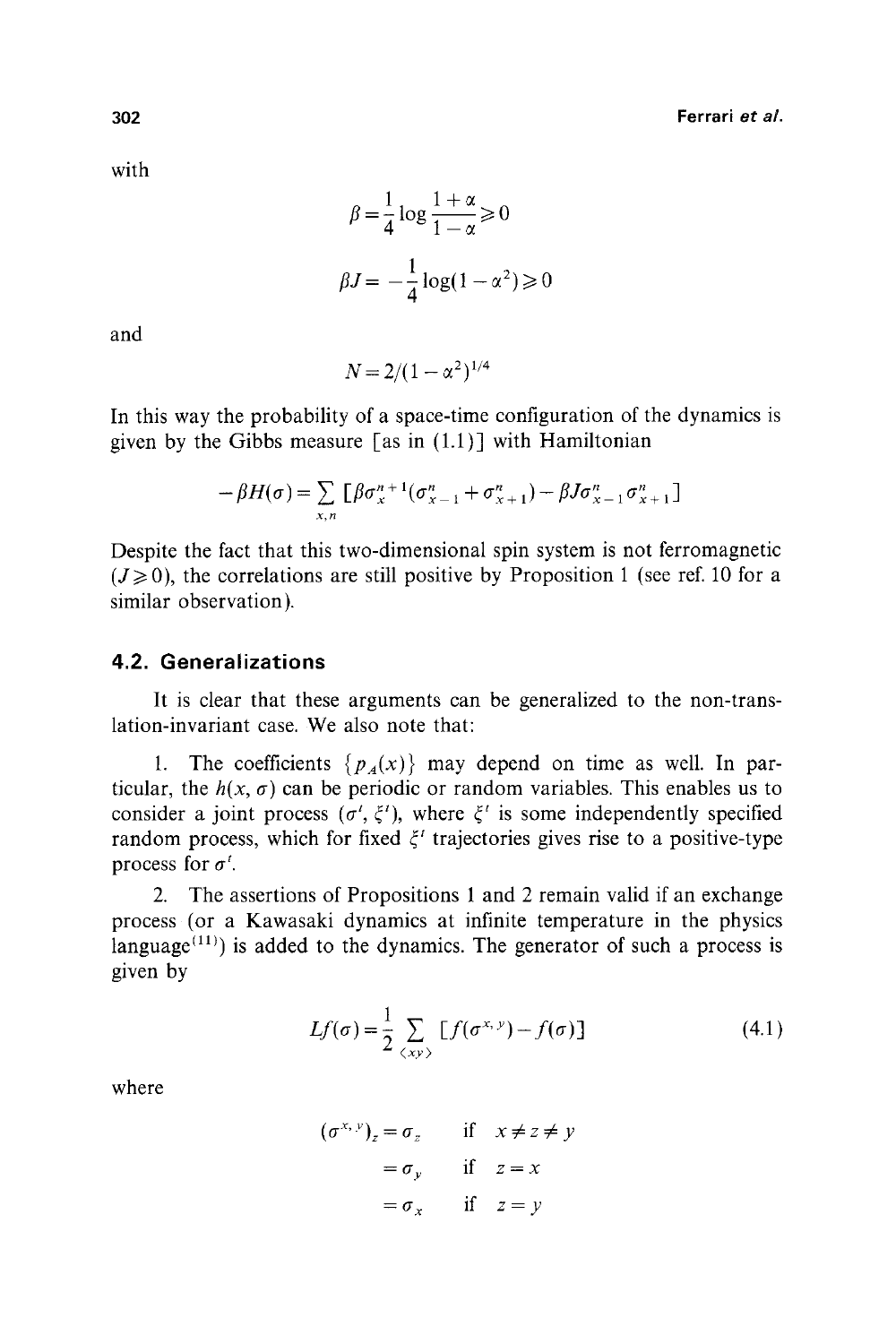is the configuration obtained by exchanging the spins at sites x and y. The sum in (4.1) is over nearest neighbor pairs. There is no additional complication if this sum is made asymmetric, i.e., if there is a different probability to exchange the spin values for the different neighbors. Notice in particular that the dynamics in paragraphs a, b, and c remain ergodic when such an exchange process is added for the same range of temperature as was specified there.

### **4.3. Cautionary Examples**

1. Having positive correlations in the initial state is in general not sufficient for dynamics which have ferromagnetic Gibbs states as their stationary measures. Consider a system of three spins  $\sigma_1$ ,  $\sigma_2$ , and  $\sigma_0$  with spin-flip rates  $c(i, \sigma) = \exp[-\beta \sigma_i(\sigma_i + \sigma_k)]$  for *i*, *j*, and *k* different elements of  $\{0, 1, 2\}$ . The stationary state is  $v \sim \exp[\beta(\sigma_1\sigma_2+\sigma_1\sigma_2+\sigma_2\sigma_3)]$ . We can explicitly write down the equations for the correlations at any time  $t$ . The result is that positive correlations are not conserved by the time evolution. A sufficient condition on the initial measure  $\mu$ , besides having positive correlations, to get positive correlations at all times is given by  $\int d\mu$  sgn $(\sigma_0 + \sigma_1 + \sigma_2) \ge 0$ . This condition is also a necessary condition at zero temperature ( $\beta = +\infty$ ). We expect that starting from all spins up at time zero is sufficient to get positive correlations for the infinite system at all later times.

2. A dynamics of positive type does not necessarily conserve the "second Griffiths inequality"  $(1.3)$ . The analog of  $(1.3)$  would say that a dynamics of positive type started from a measure satisfying (1.3) satisfies the inequalities

$$
\langle \sigma_A \sigma_B \rangle_{t,\mu} - \langle \sigma_A \rangle_{t,\mu} \langle \sigma_B \rangle_{t,\mu} \ge 0 \tag{4.2}
$$

This is, however, not true. We give a counterexample in one dimension. Let  $h(x, \sigma) = \frac{1}{2} (\tanh \gamma)(\sigma_x + \sigma_{x+1})$ . Then the process has as its unique stationary measure the Gibbs measure associated with a nearest neighbor pair potential  $J=\frac{1}{2} \log \cosh 2\gamma$ . This Gibbs measure obviously satisfies (1.3). However, if the initial  $\mu$  is a Bernoulli measure with density 1/2, then, for all  $x \in Z$  and  $n \ge 1$ ,  $i > n$ , with  $\lambda = \tanh \gamma$ .

$$
\langle \sigma_x \sigma_{x+i} \rangle_{n,\mu} = (\lambda/2)^2 \langle (\sigma_x + \sigma_{x+1}) (\sigma_{x+i} + \sigma_{x+i+1}) \rangle_{n-1,\mu} = 0
$$

but

$$
\langle \sigma_x \sigma_{x+n} \rangle_{n,\mu} = (\lambda/2)^2 \langle (\sigma_x + \sigma_{x+1})(\sigma_{x+n} + \sigma_{x+n+1}) \rangle_{n-1,\mu} = (\lambda/2)^{2n}
$$

so that (4.2) fails for  $A = \{x, x+t\}$ ,  $B = \{x+t, x+t+1\}$ , and (discrete time)  $t \geq 1$ .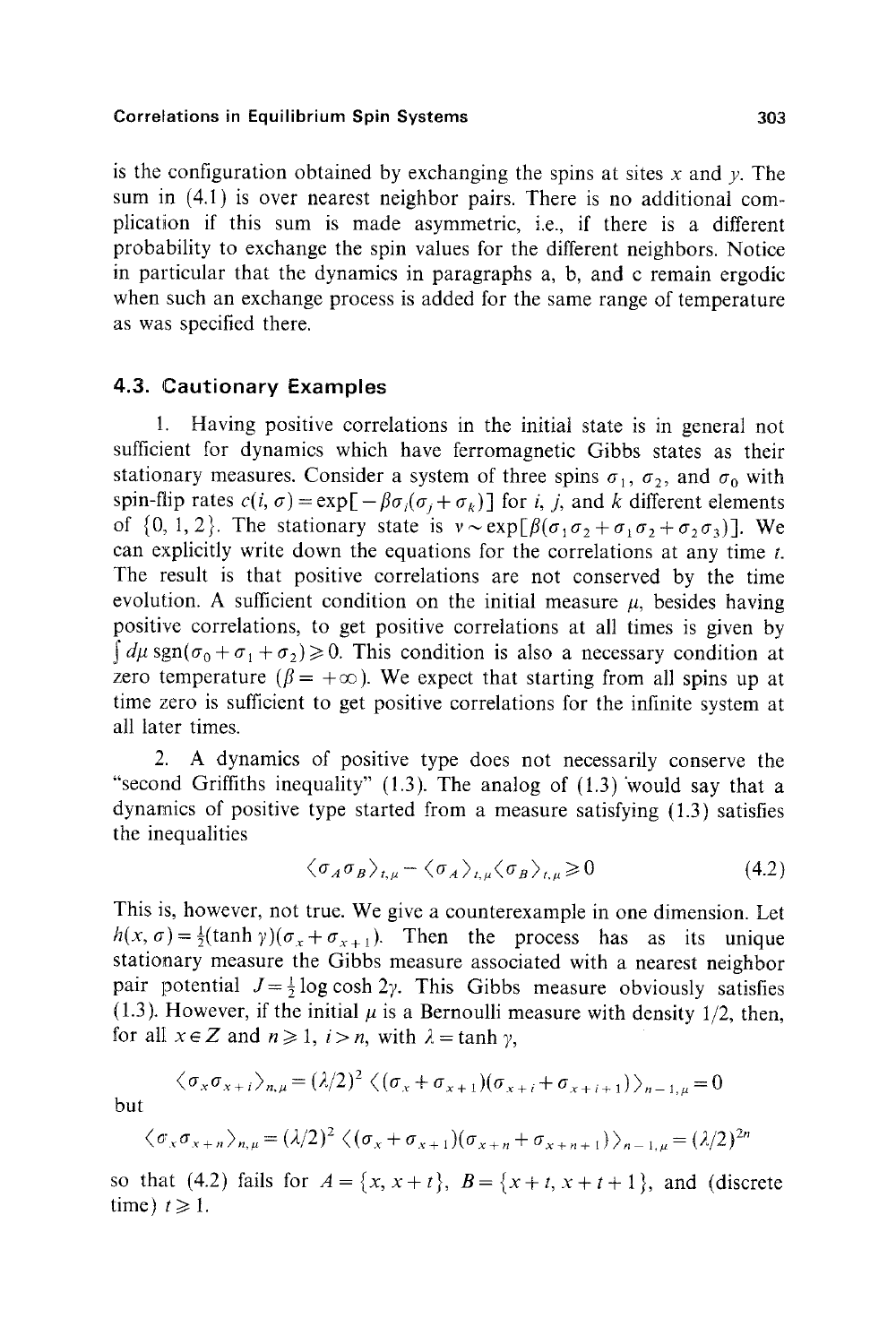# **5. ATTRACTIVE DYNAMICS**

The dynamics corresponding to the spin flip rates of paragraphs a, b, and c of the previous section are *attractive,* which means roughly that the dynamics likes to line up the spins parallel to each other. To be more precise, we say that a function  $f(\sigma)$  is *nondecreasing* if  $f(\sigma) \geq f(\eta)$  whenever  $\sigma_x \geq \eta_x$  for all  $x \in Z^d$ . Let  $S(t) f(\eta)$  be the expectation value of  $f(\sigma')$  if the configuration at time zero was  $\sigma^0 = \eta$ , i.e.,  $S(t) f(\eta) = \langle f \rangle_{t,n}$ . An *attractive* time evolution is then one which leaves the set of nondecreasing functions invariant:  $S(t)$  f is nondecreasing for all times t if f is nondecreasing. An easily verifiable sufficient condition for the attractiveness of a dynamics [using the rates (2.5)] is that the functions  $\{h(x, \sigma)\}\$  are nondecreasing. An attractive dynamics has the property that it preserves positive correlations between increasing functions, i.e., if the initial measure  $\mu$ satisfies the conditions of the FKG inequalities $(6)$ 

$$
\int d\mu \, fg \geqslant \int d\mu \, f \int d\mu \, g \tag{5.1}
$$

for any two nondecreasing functions  $f$  and  $g$ , then this holds also at all later times: for all  $t \ge 0$ ,

$$
\langle fg \rangle_{t,\mu} - \langle f \rangle_{t,\mu} \langle g \rangle_{t,\mu} \ge 0 \tag{5.2}
$$

Examples of such measures  $\mu$  are the delta measures  $\delta_+$ , resp.  $\delta_-$ , concentrated on the configuration with all spin values  $+1$ , resp. all spin values **-1,** and the Bernoulli measure.

The inequalities (5.2) remain valid also in the limit  $t \uparrow \infty$ . In particular, if v is an invariant measure obtained in this way from such a  $\mu$ , then it satisfies the FKG inequalities (5.1). This can be used to prove that the Gibbs measure

$$
v_{\text{eq}} \sim \exp \left[ \beta \sum J(x, y) \sigma_x \sigma_y + \beta \sum h(x) \sigma_x \right]
$$

with  $J(x, y) \ge 0$  satisfies the FKG inequalities (5.1). Clearly, if v is translation invariant, then its time-displaced correlation functions are positive,

$$
\langle \sigma_x^0 \sigma_y^i \rangle \ge \langle \sigma_x^0 \rangle \langle \sigma_y^i \rangle = m^2 \ge 0 \tag{5.3}
$$

where for simplicity we write  $\langle \cdot \rangle$  for  $\int v(d\sigma) \cdot$  and  $\langle \sigma_x \rangle = m$ . We note that FKG inequalities can be used to derive bounds on the decay of the correlations between two widely separated sets (in space and time) of spins in terms of the decay of time-displaced pair correlations. This follows from